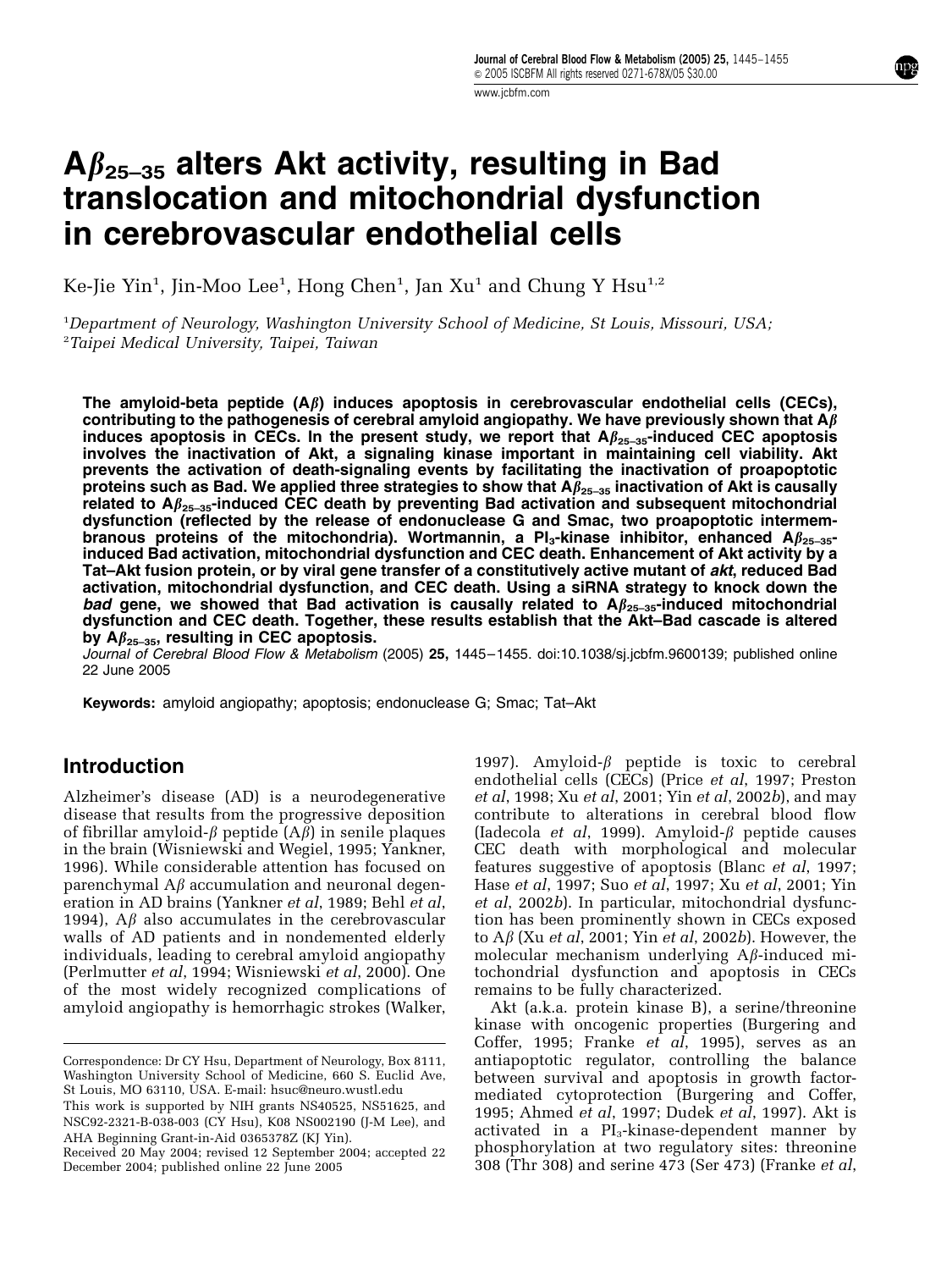1995, 1997; Klippel et al, 1997; Sable et al, 1998). Fully activated Akt, in turn, functions to promote cell survival by selectively phosphorylating and inactivating several downstream proapoptotic targets including the BH3-only protein, Bad (Datta et al, 1997; del Peso et al, 1997). While a role for Akt has been established in growth factor-mediated survival, little is known regarding its potential role under conditions of pathological neurodegeneration, such as that seen in cerebral amyloid angiopathy.

Mitochondrial dysfunction has been implicated as a key event in apoptosis in a number of cell death paradigms (Green and Reed, 1998). Several cellular processes characterize mitochondrial dysfunction and activation of apoptosis in  $A\beta$ -induced CEC death. These include mitochondrial release of cytochrome c (Xu et al, 2001), Smac (Yin et al, 2002b), and endonuclease G (Endo G) (as shown in the present study). Cytochrome  $c$  triggers caspase activation through interaction with Apaf-1 (Liu et al, 1996; Li et al, 2000). Second mitochondria-derived activator of caspase (Smac, a.k.a. DIABLO) relieves Inhibitor of Apoptosis Proteins (IAPs) from inhibiting caspases (Du et al, 2000; Verhagen et al, 2000). However, mitochondrial release of Endo G causes nuclear chromatin condensation and fragmentation in a caspase-independent manner (Li et al, 2001; Cregan et al, 2002). The preferential release of select proapoptotic proteins from mitochondria might be subject to differential upstream regulation (Kandasamy et al, 2003). The Akt cascade, via its control of Bad activity, has emerged as an important regulatory mechanism upstream of mitochondria in the maintenance of cell viability. In the present study, we explore the roles of Akt and Bad and related cellular events in  $A\beta$ -induced mitochondrial dysfunction and cell death in CECs.

# Materials and methods

## Murine Cerebrovascular Endothelial Cell Primary **Cultures**

Murine CECs were prepared as described previously (Xu et al, 1992). Murine CECs migrating from the vessels were pooled to form a proliferating cell culture that was maintained in DMEM, with high glucose and L-glutamine supplemented with 10% FBS, 0.5 mg/ml heparin, and  $75\mu g/ml$  endothelial cell growth supplements. Murine CECs of passage 4–15 that were uniformly positive for factor VIII and vimentin  $(>95\%$  endothelial cell purity) and characteristic bradykinin receptors were grown to 85% to 95% confluency before use (Xu et al, 1992).

# Treatment with  $A\beta$  and Other Chemicals

 $A\beta_{1-40}$  and  $A\beta_{1-42}$  are the major components of  $A\beta$  deposits in the AD brain; however, in most experimental systems, the biological effects of  $A\beta_{25-35}$  are comparable (Loo et al,

## Western Blot Analysis

Subfractionization of cellular components in CECs was performed as previously reported, with little crosscontamination of fractionated proteins (Xu et al, 2001; Yin *et al*, 2002*b*). Protein samples (20 to  $40 \mu$ g) were electrophoresed on a 10% to 15% SDS-PAGE gel, transferred to PVDF membranes and probed with primary antibodies including rabbit anti-Endo G antibody (1:2,500, a generous gift from Dr XD Wang), goat anti-smac antibody, rabbit anti-Akt antibody, rabbit anti-phospho-Akt (Thr 308) antibody, rabbit anti-phospho-Akt (Ser 473) antibody, rabbit anti-Bad antibody, rabbit anti-phospho-Bad (Ser 136) antibody (1:1,000; Cell Signaling, Beverly, MA, USA), and mouse anti-actin antiserum (1:200; Santa Cruz, CA, USA) for 1–2 h at room temperature. The membranes were then incubated with the second antibody (1:5,000; anti-rabbit, anti-mouse or anti-goat IgG conjugated with alkaline phosphatase Promega, Madison, WI, USA) at room temperature for 1 h. The color reaction was developed using the Blot AP System (Promega, Madison, WI, USA) according to the manufacturer's instructions.

#### Immunofluorescent Staining

Murine CECs grown on coverslips were fixed with 4% paraformaldehyde for 30 mins and washed 3 times with 0.1 mol/L PBS (pH 7.4). The cells were then incubated with a primary rabbit anti-Endo G antibody (1:500, overnight at  $4^{\circ}$ C). The next day, the cells were incubated with fluorescein-conjugated anti-rabbit IgG (1:100; Vector Labs, Burlingame, CA, USA) for 1h. Cerebrovascular endothelial cells were counterstained with  $1 \mu g/mL$  of PI (Molecular Probes, Eugene, OR, USA) to visualize nuclear morphology. Slides were washed, wet mounted, and examined with an Olympus fluorescence microscope.

#### Generation and Purification of Tat–Akt Fusion Protein

The Tat–Akt fusion protein was prepared as described previously (Schwarze et al, 1999).

Construct design: Two mutant mouse akt plasmid cDNAs were kindly provided by Dr Tsichlis: pCMV-HA-K179m-AKT, a kinase-inactive mutant  $(Akt_m)$ , and pCMV-HA-myr-AKT, a constitutively active myristolated mutant  $(Akt_{ca})$  (Franke *et al*, 1995). The coding region of each plasmid was amplified by PCR with the following primers: 5'-ATGAACGACGTAGCCATTG-3', and 5'-TCAGGCTGTG CCACTG-3', adding KpnI and EcoRI restriction sites at the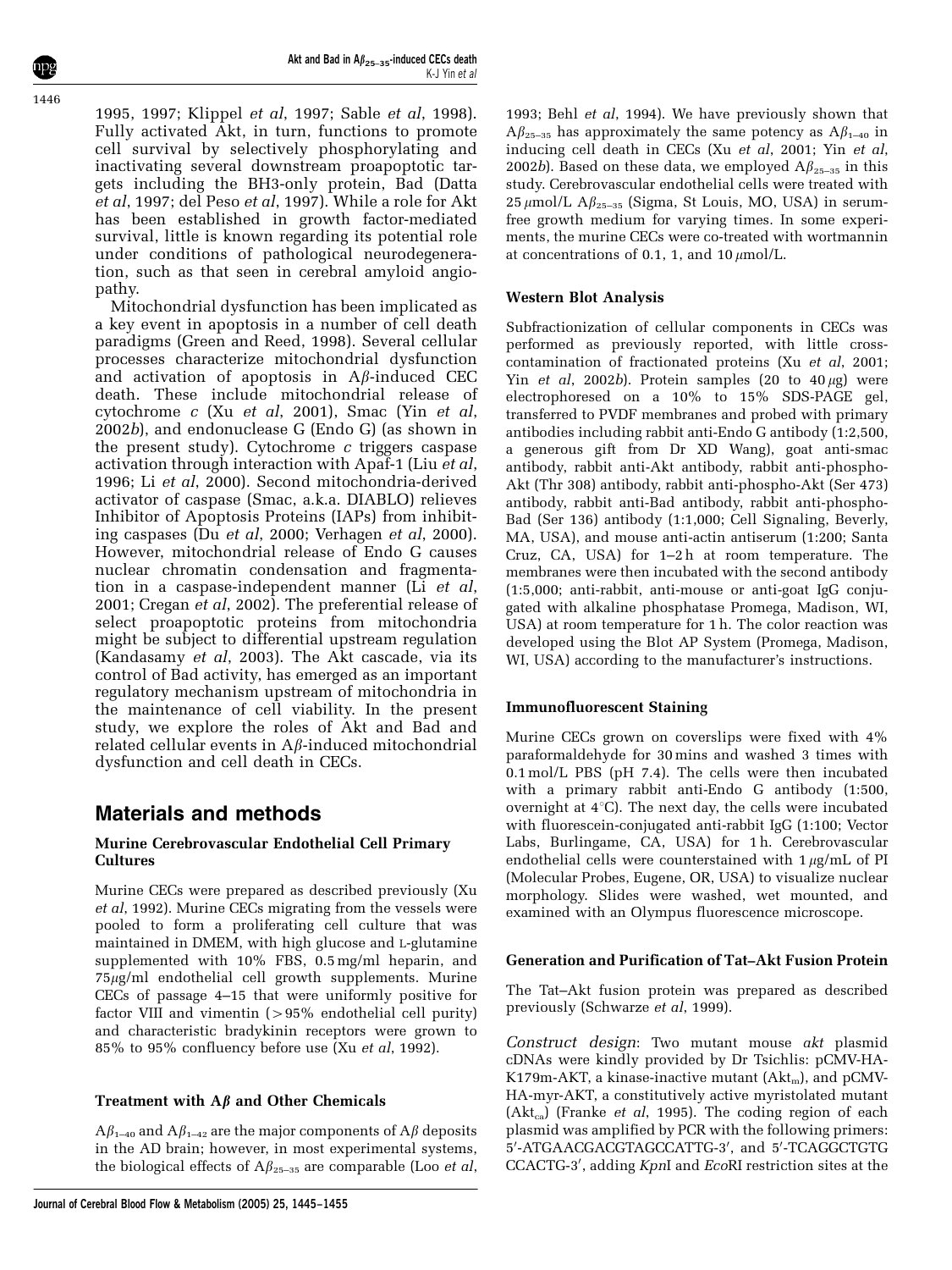N and C termini, respectively. Amplimer identity was confirmed by restriction digestion, then cloned into pTAT-HA using the same restriction sites. The DNA sequence was verified by sequencing analysis.

Protein production and isolation: Recombinant plasmids were transformed into Escherichia coli BL21 cells and protein expression was induced using 0.1 mmol/L isopropylthiogalactoside at  $37^{\circ}$ C for 5 to 6 h. The fusion proteins were purified using a Ni-NTA superflow agarose column (Qiagen, Valencia, CA, USA), followed by a PD-10 column, pre-equilibrated with serum-free culture medium containing 10% glycerol, and then stored in 10% glycerol/ PBS at  $-80^{\circ}$ C until use.

Detection of protein transduction: Cerebrovascular endothelial cells were seeded on coverslips before the Tat–Akt fusion protein was added at a final concentration of 100 nmol/L, incubated for 10 to 30 mins at  $37^{\circ}$ C, and washed in PBS. Cells fixed in 4% paraformaldehyde were incubated with mouse anti-HA monoclonal antibody (1:200, Santa Cruz, CA, USA), then with fluorescein-conjugated anti-mouse IgG (1:100; Vector Labs, Burlingame, CA, USA). The coverslips were washed, wet mounted, and examined with an Olympus fluorescence microscope.

## Construction of Retrovirus-Mediated Overexpression of Akt in Cerebrovascular Endothelial Cells

The mutant akt cDNAs (pCMV-HA-K179m-AKT, pCMV-HA-myr-AKT) (Franke et al, 1995) were also amplified by PCR to construct viral vectors for gene transfer. The primers used were as follows: 5'-ACAGCTAGCATGAACG ACGTAGCCATTGTG-3' (antisense primer), 5'-ATATCTAG ATCAGGCTGTGCCACTGGCTG-3' (sense primer). The PCR products were cloned into a pGEM-T Easy vector (Promega, Madison, WI, USA) and isolated by digestion with NheI– XbaI restriction enzymes and subcloned into the NheI–XbaI sites of pMX-internal ribosomal entry site (IRES)-EGFP (Kitamura et al, 1995). The resulting plasmid contained the akt gene, an IRES, and an EGFP gene. For production of high-titer retroviruses expressing Akt, Phoenix ecotropic packaging cells were plated at approximately 50% to 75% confluency in 15-cm-diameter tissue culture plates and pMX-AKT-IRES-EGFP vector DNAs were transfected into Phoenix retroviral producer cells by the modified calcium phosphate method. After incubation for 2 days at  $32^{\circ}$ C, viral supernatant was collected and passed through a  $0.45 \mu m$ filter. Cerebrovascular endothelial cells were infected with retroviral supernatant in the presence of Polybrene at  $5 \mu g/mL$  and incubated for 3 h. Retroviral supernatant was removed and replaced with normal growth medium. Cells grown for 48 to 72 h were sorted by flow cytometry. Infected populations exhibiting between 60% and 75% green fluorescent cells were used for further experimentation.

# RT-PCR

Bad mRNA expression was detected by RT-PCR (Yin et al, 2002a). Total RNA was isolated with RNeasy Mini Kit

(Qiagen, Valencia, CA, USA). In all, 600 ng of RNA was used for the synthesis of cDNA and PCR reactions. Primers were designed based on the mouse bad sequences (forward: 5'-GGAAGACGCTAGTGCTACAG-3', reverse: 5'-GAGCCTCCTTTGCCCAAGTT-3'). The relative bad mRNA level of was normalized to endogenous cyclophilin mRNA for each sample.

# Co-immunoprecipitation

Co-immunoprecipitation was prepared as described previously (Xu et al, 2001; Yin et al, 2002b).  $A\beta_{25-35}$ -treated CECs were homogenized in lysis buffer and the supernatant was incubated with rabbit anti-Bcl-xL antibody. Protein G sepharose 4 fast flow (Pharmacia Biotech, Piscataway, NJ, USA) was added to the antigen–antibody mixture and incubated with gentle agitation for 1 to 2 h. The immunoprecipitate was washed with lysis buffer, resuspended in  $6 \times$  SDS loading buffer, separated in SDS-PAGE gel, transferred to PVDF membrane, and then analyzed by Western blotting with rabbit anti-Bad antibody (1:1,000) as described above.

## Bad Knockdown in Cerebrovascular Endothelial Cells with RNA Interference

SiRNAs targeting the mouse bad gene were prepared by in vitro transcription using  $Silencer^M$  siRNA Construction Kit (Ambion, Austin, TX, USA). SiRNA was synthesized to target the coding region of mouse bad mRNA as follows: 5'-UUCUGCGAUCACGAUGUCUAU-3', and scrambled: 5'-UUGUCUCAUGUCGUCUAGACA-3'. Murine CECs were transfected 24 h after plating, using 2 to  $4 \mu L$  siPORT Lipid (Ambion, Austin, TX, USA) according to the manufacturer's protocol, at a final siRNA concentration of 100 nmol/L. Bad mRNA and Bad protein levels were examined by RT-PCR and Western blotting 48 to 72 h after transfection.

## Assessment of Murine Cerebrovascular Endothelial Cell Death

3-(4,5-dimethylthiazol-2-yl)-2,5-diphenyl-tetrazolium bromide (MTT) assay: Cerebrovascular endothelial cells were rinsed with HBSS and replaced with DMEM containing MTT (Sigma, St Louis, MO, USA) at a final concentration of 0.5 mg/mL. The cells were then incubated for 4h at 37°C under 5%  $CO<sub>2</sub>/95%$  air, and for another 14 h in lysis solution (10% SDS in 0.01 N HCl) at 1:1 dilution. Absorbance of the mixture was read at 540 nm using a multiplate reader. Viability was expressed as OD<sub>540</sub> of treated cells divided by OD<sub>540</sub> of untreated cells (Yin et al, 2002a, b).

L-lactate dehydrogenase release: In all,  $25 \mu L$  of medium was taken from each sample and placed into a 96-well plate;  $125 \mu L$  LDH buffer  $(0.1 \text{ mol/L}, \text{pH} 7.4, 1:2 \text{ of})$  $KH<sub>2</sub>PO<sub>4</sub>$  and  $K<sub>2</sub>HPO<sub>4</sub>$  and 100  $\mu$ L NADH solution (0.03%) NADH in LDH buffer) were added to each sample well. After incubation for 5 mins,  $25 \mu L$  pyruvate solution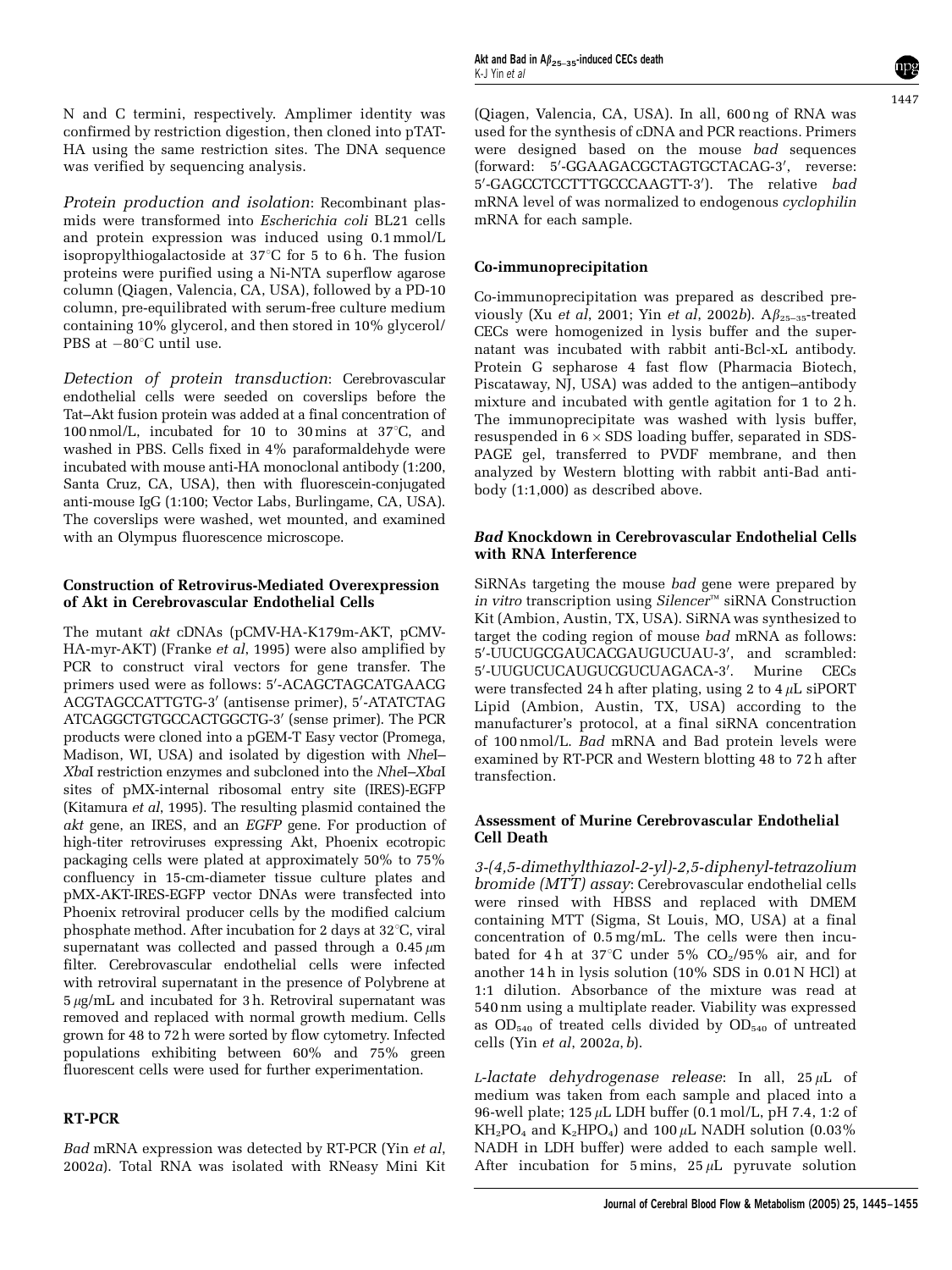(22.7 mmol/L pyruvate in LDH buffer) was added and absorbance was determined at 340 nm. LDH release was expressed as U/mL after normalization to L-lactate dehydrogenase (LDH) standards (1000 U/mL, Sigma) (Yin et al, 2002a, b).

Statistical analysis: Quantitative data are expressed as mean $\pm$ s.d., based on at least three separate experiments of triplicate samples. Difference among groups was statistically analyzed by one-way analysis of variance followed by Bonferroni's post hoc t-test. Comparison between two experimental groups was based on two-tailed t-test. A P-value less than 0.05 was considered significant.

# **Results**

### $A\beta_{25-35}$  Inactivation of Akt in Cerebrovascular Endothelial Cells

Akt plays a central role in cell survival by preventing the activation of a variety of proapoptotic pathways. Akt is activated in a  $PI_3$ -kinase-dependent manner by phosphorylation at two regulatory sites: Thr 308 and Ser 473 (Franke et al, 1995, 1997; Klippel et al, 1997; Sable et al, 1998). To determine whether Akt inactivation is involved in  $A\beta_{25-35}$ induced CEC death, we first measured levels of total and phosphorylated Akt (at Thr 308 and Ser 473) by Western blot analysis. Exposure to  $A\beta_{25-35}$  (25  $\mu$ mol/ L) resulted in a substantial decrease in the active forms of Akt at both Thr 308 and Ser 473, as early as 1 h after treatment; but had no effect on total Akt levels until 24 h (Figures 1A and 1B). No significant changes in Akt activation were observed in control cultures between 0 and 24 h (data not shown).

## $A\beta_{25-35}$  Dephosphorylation of Bad in Cerebrovascular Endothelial Cells

Fully activated Akt promotes cell survival by selectively phosphorylating and inactivating several downstream proapoptotic targets including the BH3-only protein, Bad (Datta et al, 1997; del Peso et al, 1997). Under normal physiological conditions, Bad, in the phosphorylated and inactive form, is known to exist almost exclusively in the cytoplasm (Cross et al, 1995; Datta et al, 1997; del Peso et al, 1997; Hajduch et al, 1998; Brunet et al, 1999; Kaplan and Miller, 2000). Reduced Akt activity would be expected to favor the dephosphorylation of Bad (rendering the protein active). Activated Bad, recognized as an essential initiator of the apoptotic cascade (Kelekar and Thompson, 1998; Huang and Strasser, 2000), translocates to mitochondria where it binds  $Bcl-x<sub>L</sub>$ , an antiapoptotic member in the Bcl-2 family, resulting in mitochondrial membrane disruption, mitochondrial dysfunction, and subsequent cell death (Yang et al, 1995; Zha et al, 1996; Korsmeyer, 1999). In view of the inactivation of Akt by  $A\beta_{25-35}$ , we examined if Bad was activated



Figure 1  $A\beta_{25-35}$  inactivation of Akt in CECs. (A) Cerebrovascular endothelial cells treated with 25  $\mu$ mol/L A $\beta_{25-35}$  for the indicated times were analyzed by Western blotting using anti-Akt, anti-p-Akt (at Thr 308 and Ser 473), and anti-actin antibodies. Akt inactivation reflected by a decrease in Akt phosphorylation is evident within 1 h, while little change in the total Akt level was observed until 24 h after  $A\beta_{25-35}$  exposure. (B) Quantitative analysis of three Western blots (normalized to actin) using the NIH Image Analysis System graphically illustrates decreased Akt phosphorylation by  $A\beta_{25-35}$ . Data shown in panel A are representative of three separate experiments with similar results. Data in panel B are expressed as mean $\pm$ s.d. \* $P$ <0.05 versus 0 h exposure.

after exposure to  $A\beta_{25-35}$ .  $A\beta_{25-35}$  decreased phospho-Bad (Ser 136) levels in the cytosolic fraction as early as 4h after exposure, in parallel with an increase in the Bad content in the mitochondrial fraction (Figure 2A), indicating that dephosphorylated Bad translocated from the cytoplasm to mitochondria. We have previously reported that  $\mathrm{A}\beta_{25-35}$  induced CEC death beginning 24 h after treatment (Xu *et al*, 2001), suggesting that Bad translocation preceded cell death. In addition, Bcl $x_L$  co-immunoprecipitated with Bad in A $\beta$ -treated CECs, suggesting a physical interaction between these two Bcl-2 family members during the apoptotic process (Figure 2B).  $A\beta_{25-35}$  had little effect on bad mRNA levels, suggesting that Bad activation involved primarily post-transcriptional regulation (Figure 2C). No significant change in Bad phosphorylation was observed in control cultures between 0 and 48 h (data not shown).

1448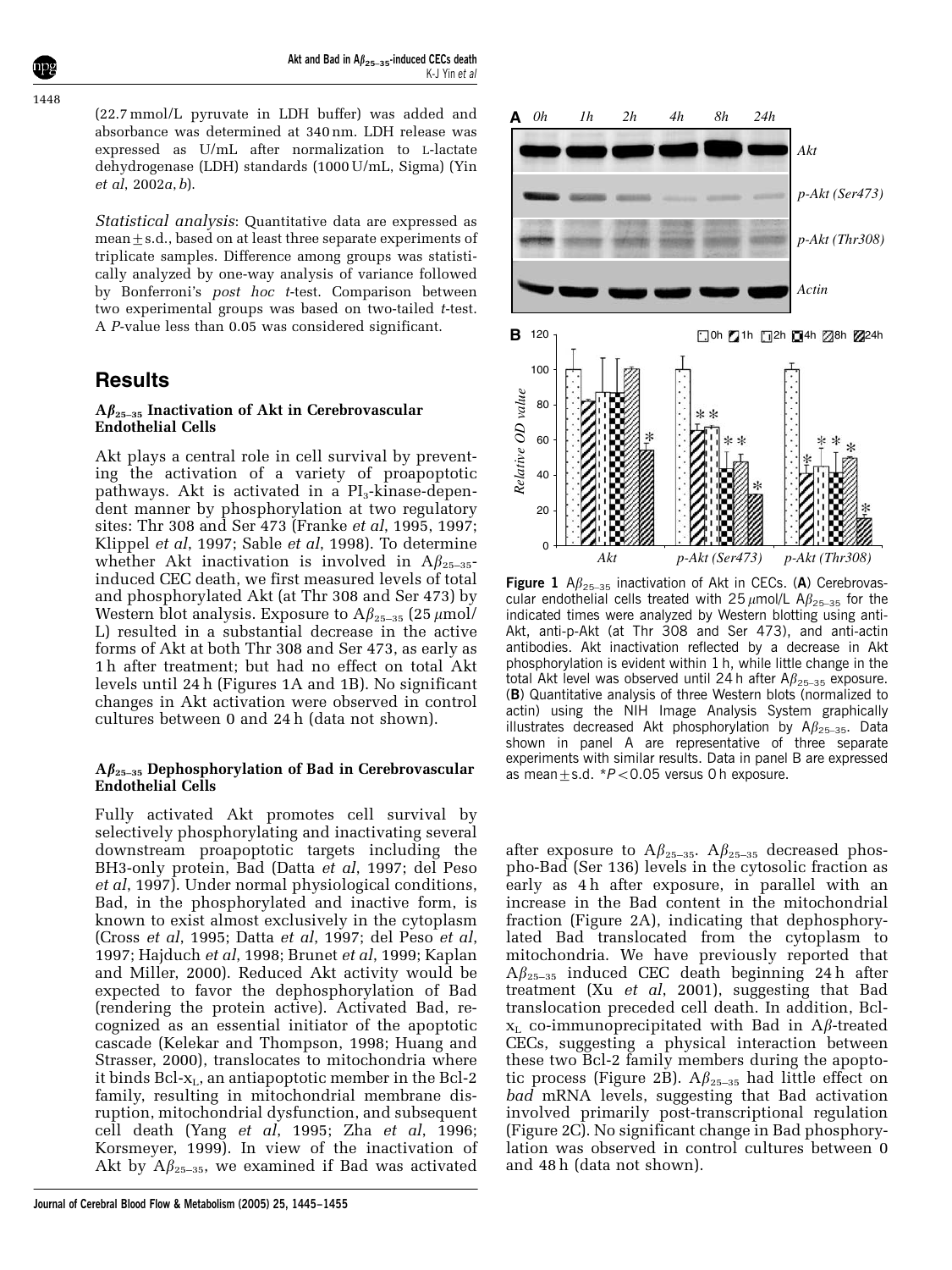

Figure 2  $A\beta_{25-35}$  activation of Bad. Cerebrovascular endothelial cells treated with 25  $\mu$ mol/L A $\beta_{25-35}$  at the indicated times were fractionated and examined by Western blotting with anti-Bad or anti-p-Bad (Ser 136) antibodies. Cytosolic and inactive (or phosphorylated) Bad (Cyto.p-Bad) decreased 4 h after  $A\beta$ treatment, in parallel with the appearance of Bad in the mitochondrial fraction  $(A)$ . Immunoprecipitation with anti-Bcl-x<sub>1</sub> antibodies followed by immunoblotting with anti-Bad antibodies revealed that Bad co-immunoprecipitated with Bcl-x<sub>1</sub> 8– 24 h after  $A\beta_{25-35}$  treatment (B). Analysis with RT-PCR revealed that bad mRNA levels remained unchanged after  $A\beta_{25-35}$ exposure in CECs (C). Data shown are representative of three separate experiments with similar results.

#### Endonuclease G Translocation from Mitochondria to Nucleus After  $A\beta_{25-35}$  Exposure

Previous studies have shown that the release of mitochondrial intermembranous proteins after apoptotic stimuli might be under the control of some BH3-only family members, including Bad (Li et al, 2001; Wang, 2001; Madesh et al, 2002). These mitochondrial intermembranous proteins include cytochrome c, Smac and Endo G.  $A\beta_{25-35}$ -induced Bad activation and translocation to mitochondria in CECs, as shown above, would be expected to cause mitochondrial dysfunction. We have previously shown that  $A\beta_{25-35}$  induced cytochrome c and Smac release, leading to CEC apoptosis (Xu et al, 2001; Yin et al, 2002b). In the present study, we found that  $A\beta_{25-35}$  treatment caused an increase in Endo G in the nuclear fraction and a decrease in the mitochondrial fraction, indicating translocation from mitochondria to nucleus (Figure 3A). This subcellular redistribution was confirmed by immunofluorescent staining with an anti-Endo G antibody. The punctate mitochondrial staining pattern observed in control



**Figure 3**  $\mathsf{A}\beta_{25-35}$ -induced translocation of Endo G from mitochondria to nucleus. Cerebrovascular endothelial cells, treated with  $25 \mu$ mol/L  $A\beta_{25-35}$  and harvested at times indicated, were fractionated into mitochondrial (Mito.) and nuclear (Nuc.) extracts, separated by SDS-PAGE, and analyzed by Western blotting with anti-Endo G, anti-Actin, or anti-Cox IV antibodies (A). Actin and Cox IV bands reflect equal protein loading for the nuclear and mitochondrial fractions, respectively. Cerebrovascular endothelial cells, grown on coverslips and treated with  $25 \mu$ mol/L  $A\beta_{25-35}$  for 24h, were fixed and immunostained with anti-Endo G antibody (green); nuclei were counterstained with PI (red) (B). Note the change in Endo G immunostaining from a punctate mitochondrial to a nuclear pattern in some CECs showing condensed nuclei (yellow) after treatment with A $\beta_{25-35}$ . Magnification:  $\times$  1000. Data shown are representative of three separate experiments with similar results.

cultures changed to a dense nuclear pattern after  $A\beta_{25-35}$  treatment (Figure 3B).

#### Akt Regulation of  $A\beta_{25-35}$ -Induced Mitochondrial Dysfunction and Cell Death

Release of mitochondrial intermembranous proteins might be regulated by multiple upstream signaling pathways (Imaizumi et al, 1999; Kaltschmidt et al, 1999; Bozyczko-Coyne et al, 2001; Martin et al, 2001). If Bad-initiated mitochondrial dysfunction (including mitochondrial release of Smac and Endo G) and CEC death is under the regulation of Akt, alteration of Akt activity would be expected to affect cellular events downstream of Bad as well. We applied three strategies to determine if Akt was involved in  $A\beta_{25-35}$ -induced Bad activation and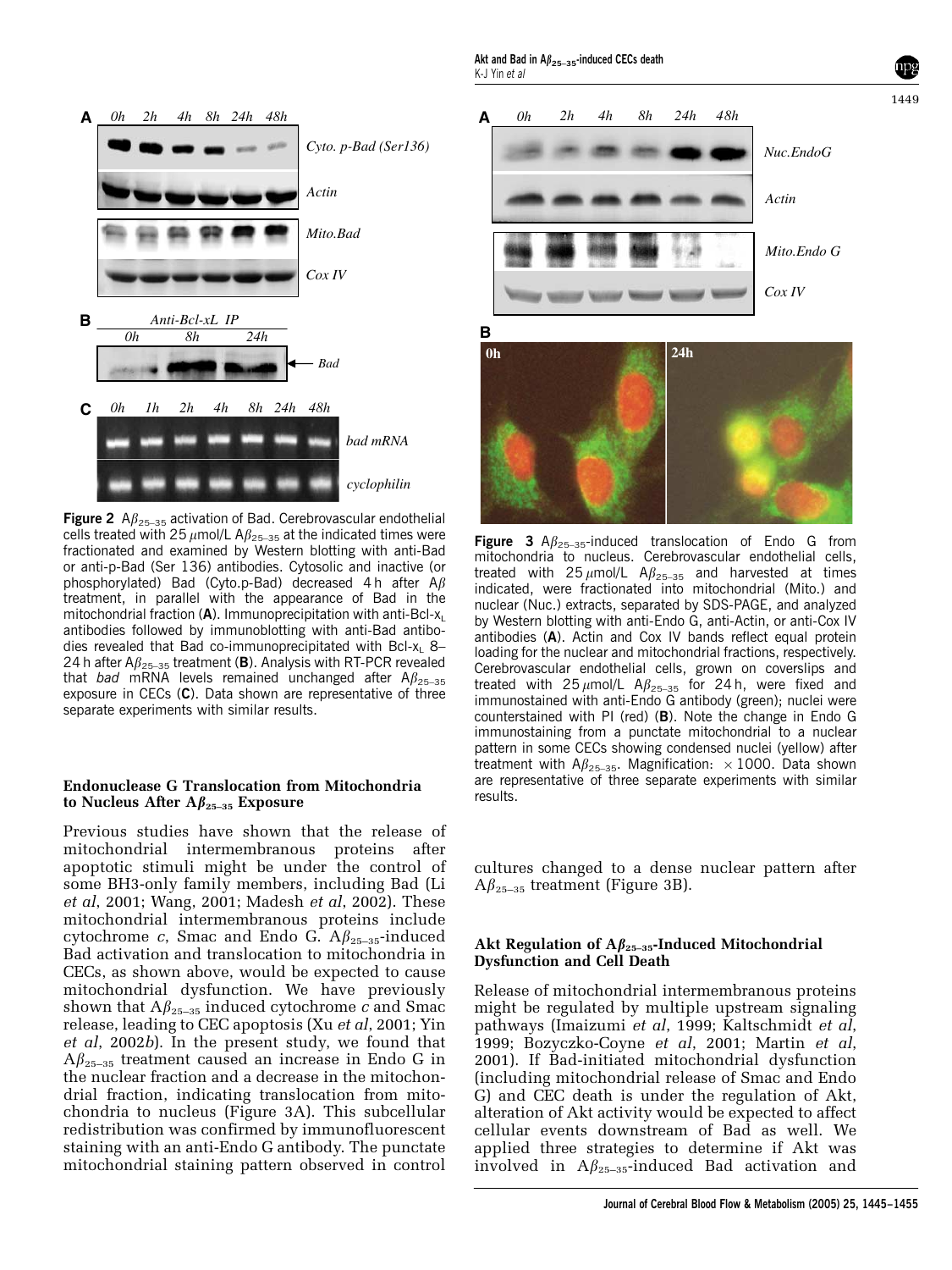Akt and Bad in  $A\beta_{25-35}$ -induced CECs death K-J Yin et al

subsequent release of mitochondrial intermembranous proteins. The first was to determine whether inhibition of Akt affects  $A\beta_{25-35}$ -induced mitochondrial dysfunction and cell death. Wortmannin, a  $PI_3/$ Akt inhibitor at doses between 30 nmol/L and  $1 \mu$ mol/L (Dimmeler et al, 1998; Fujio and Walsh, 1999; Kim *et al*, 2000), enhanced  $A\beta_{25-35}$ -induced Bad translocation from the cytoplasm to mitochondria in a dose-dependent manner (Figure 4A). This effect was accompanied by enhanced Endo G translocation to the nucleus, and Smac release into cytosol, in a dose-dependent manner (Figure 4A). Wortmannin also increased  $A\beta_{25-35}$ -induced cell death (Figure 4B).

The second strategy entailed enhancement of Akt activity with cellular transfer of a constitutively active myristylated mutant Tat-Akt (Tat-Akt<sub>ca</sub>) fusion protein, using a kinase-inactive mutant Tat–Akt  $(Tat-Akt<sub>m</sub>)$  as a negative control. Successful delivery of both fusion proteins (500 nmol/L) into CECs was confirmed by Western blotting (Figure 5A). In addition, effective transduction of the Tat-Akt<sub>ca</sub> and Tat–Akt<sub>m</sub> protein was further confirmed by immunostaining with anti-HA antibody in CECs (Figure 5B). As expected, Tat– $Akt_{ca}$ , but not Tat–Akt<sub>m</sub>, increased phospho-Akt (Thr 308 and Ser 473) (Figure 5A). Treatment with Tat–Akt<sub>ca</sub>, but not Tat–Akt<sub>m</sub>, effectively inhibited  $A\beta_{25-35}$ -induced Bad translocation to mitochondria and subsequent mitochondrial release of Smac and Endo G to cytosol and nucleus, respectively (Figure 5C). Tat-Akt<sub>ca</sub> protected CECs from  $A\beta_{25-35}$ -induced cell death (Figure 5D), while Tat–Aktm had no effect on  $A\beta_{25-35}$ -induced mitochondrial protein release, and subsequent cell death (Figures 5C and 5D).

The third strategy involved the upregulation of Akt activity in  $A\beta_{25-35}$ -treated CECs using retroviral gene transfer of  $akt_{ca}$  (pMX/Akt<sub>ca</sub>), or  $akt_m$  (pMX/Akt<sub>m</sub>), which served as a negative control. Infection with both akt-carrying viruses increased total Akt protein levels, while only  $pMX/Akt_{ca}$  increased phospho-Akt levels in CECs (Figure 6A). Effective gene transfer was also confirmed by immunofluorescence, which revealed abundant cytoplasmic staining of the virally expressed reporter, GFP (Figure 6B).  $Akt_{ca}$  gene transfer attenuated  $A\beta_{25-35}$ -induced Bad translocation to the mitochondria and the subsequent release of Endo G (Figure 6C) and Smac (data not shown), and cell death (Figure 6D), while gene transfer of the kinase inactive mutant  $akt_m$  had none of these effects. Results of these experiments further implicate the causal role of Akt in regulating  $A\beta_{25-35}$ -induced Bad activation and mitochondrial dysfunction, leading to CEC apoptosis.

#### Effects of bad Knockdown with siRNA on Mitochondrial Dysfunction and Cell Death

Since mitochondrial release of intermembranous proteins such as Smac and Endo G is under the





Figure 4 Effects of Akt inhibition on Bad translocation, mitochondrial intermembranous protein release, and CEC death induced by  $A\beta_{25-35}$ . (A) Cerebrovascular endothelial cells, treated with 25  $\mu$ mol/L A $\beta_{25-35}$  in the presence or absence of the Akt inhibitor, wortmannin, were fractionated and analyzed by Western blotting with antibodies indicated. Wortmannin significantly increased  $A\beta_{25-35}$ -induced Bad translocation to mitochondria (Mito. Bad) after  $A\beta_{25-35}$  exposure for 4 h, Endo G translocation to nucleus (Nuc.Endo G) and Smac release into cytoplasm (Cyto.Smac) after  $A\beta_{25-35}$  exposure for 24 h in a dose-dependent manner. Western blots are representative of three separate experiments with similar results. (B) Wortmannin increased CEC death (determined by MTT assay and LDH assay) after  $A\beta_{25-35}$  exposure for 24h. Data shown are expressed as mean $\pm$ s.d. from three separate experiments in quadruplicate.  $*P<0.05$  versus the control groups (CECs treated with  $A\beta_{25-35}$  only).

control of BH3-only family members including Bad (Li et al, 2001; Wang, 2001; Madesh et al, 2002), we examined if Bad activation was causally related to  $A\beta_{25-35}$ -induced mitochondrial dysfunction and CEC death. Cerebrovascular endothelial

1450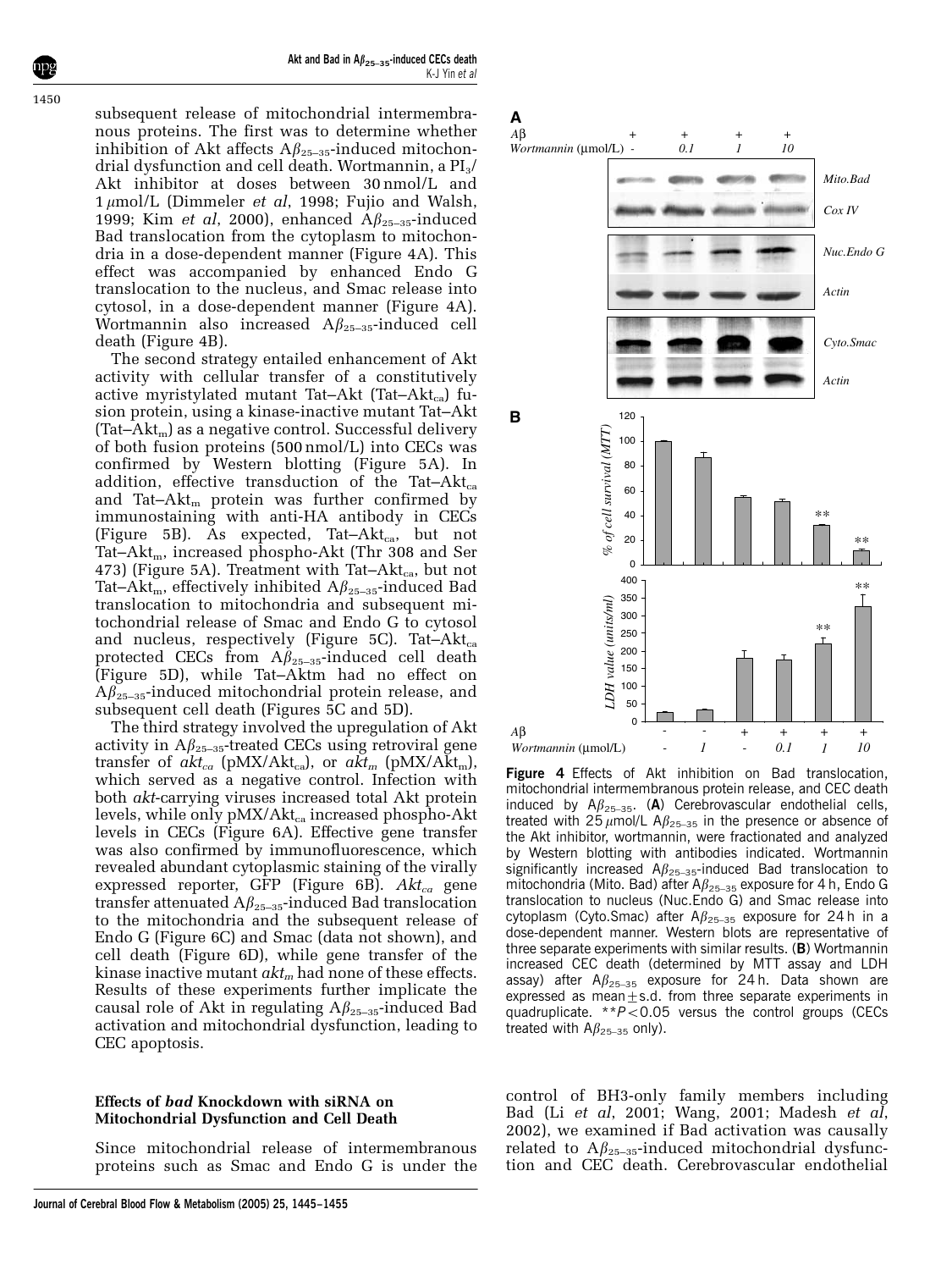

Figure 5 Effects of Tat-Akt fusion protein delivery on  $A\beta_{25-35}$ -induced Bad translocation, Endo G and Smac release, and CEC death. (A) Cerebrovascular endothelial cells, treated with 25  $\mu$ mol/L A $\beta_{25-35}$  in the presence or absence of 500 nmol/L constitutively active myristylated mutant Tat–Akt fusion protein (Tat–Akt<sub>ca</sub>) or a kinase-inactive mutant Tat–Akt fusion protein (Tat–Akt<sub>m</sub>), were fractionated and examined by Western blotting. An increase in cytosolic p-Akt (Thr 308 and Ser 473) was only observed with Tat–  $\Delta$ kt<sub>ca</sub> treatment. (B) Tat–Akt<sub>ca</sub> or Tat–Akt<sub>m</sub> fusion protein delivery was confirmed by immunostaining using an anti-HA monoclonal antibody. Magnification:  $\times$  200. (C) Western blotting showed that Tat–Akt<sub>ca</sub>, but not Tat–Akt<sub>m</sub>, delivery significantly reduced A $\beta_{25-35}$ induced Bad translocation and subsequent mitochondrial Endo G and Smac release (Mito.Bad, mitochondrial Bad; Nuc.Endo G, nuclear Endo G; Cyto.Smac, cytosolic Smac). (D) Tat–Akt<sub>ca</sub>, but not Tat–Akt<sub>m</sub>, treatment decreased CEC death after A $\beta_{25-35}$  exposure for 24 h. Data shown in panels A, B, and C are representative of three separate experiments with similar results. Data shown in panel D are expressed as mean $\pm$ s.d. from three separate experiments in quadruplicate. \*\*P<0.05 versus the control groups (CECs treated with  $A\beta_{25-35}$  or  $A\beta_{25-35}$  plus Tat-Akt<sub>m</sub> delivery).

cells were treated with siRNA specific for bad without  $A\beta_{25-35}$  exposure. Bad mRNA levels were significantly repressed by treatment with 100 nmol/L bad siRNA (Figure 7A). SiRNA treatment also decreased  $A\beta_{25-35}$ -induced Bad translocation to mitochondria (Mito Bad, Figure 7B), and reduced Endo G translocation from mitochondria to nucleus (Nuc Endo G, Figure 7B). Smac translocation from mitochondria to cytoplasm was also decreased (Cyto Smac, Figure 7B). Finally, bad knockdown with siRNA also attenuated  $A\beta_{25-35}$ -induced CEC death (Figure 7C). The specificity of this bad siRNA strategy was supported by the finding that scrambled *bad* siRNA was without effect on  $A\beta_{25-35}$ induced Bad activation, mitochondrial release of Smac and Endo G, and the extent of CEC death. Furthermore, bad siRNA did not alter cyclophilin mRNA levels.

# **Discussion**

We have shown that  $A\beta_{25-35}$ -induced CEC death was accompanied by Akt inactivation by means of dephosphorylation, occurring within 1 h after exposure to  $A\beta_{25-35}$ . That Akt inactivation was causally related to  $A\beta_{25-35}$ -induced mitochondrial dysfunction and subsequent CEC apoptosis was supported by two lines of evidence. First, Akt inhibition by wortmannin exacerbated  $A\beta_{25-35}$ -induced Bad activation, mitochondrial dysfunction, and CEC death. Second, enhancing Akt activity using a Tat-Akt<sub>ca</sub> fusion protein or by viral gene transfer of a consitutively active mutant  $\alpha k t_{ca}$  attenuated  $A\beta_{25-35}$ induced Bad activation, mitochondrial dysfunction, and CEC death. These results suggest that  $A\beta_{25-35}$ induced Akt dephosphorylation activates Bad, releasing mitochondrial Endo G and Smac, and

1451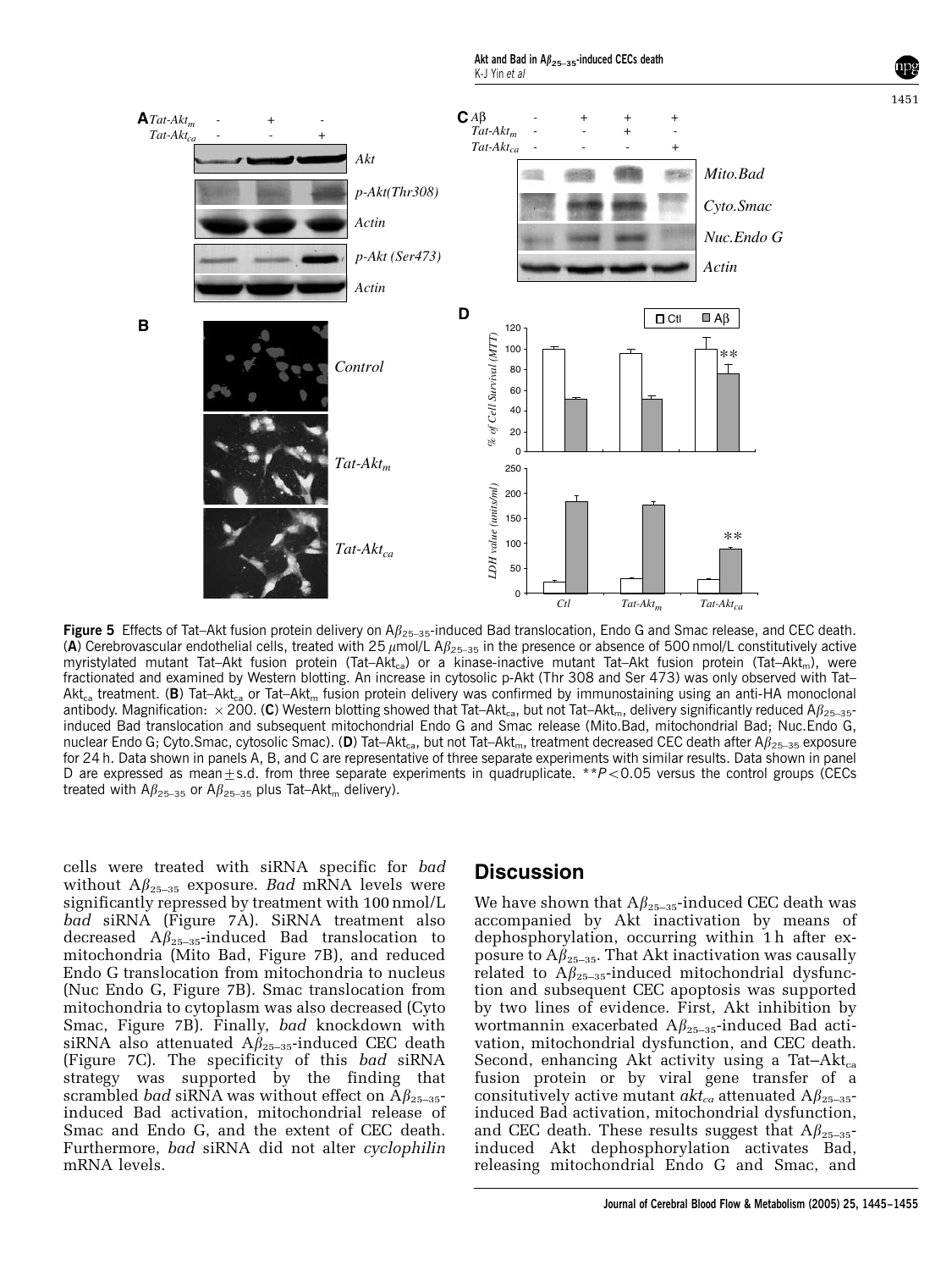

Figure 6 Effects of Akt upregulation by retroviral akt gene transfer on  $A\beta_{25-35}$ -induced Bad translocation, Endo G and CEC death. (A) Western blotting shows total Akt and phospho-Akt levels after infection with retroviral vectors carrying kinase-inactive mutant akt (pMX/Akt<sub>m</sub>) or constitutively active myristylated akt (pMX/Akt<sub>ca</sub>). (B) Effective gene transfer to CECs was confirmed by GFP fluorescence. Magnification:  $\times$  200. (C) Constitutively active akt, but not kinase-inactive akt, gene transfer significantly reduced Bad translocation and subsequent mitochondrial Endo G release after  $A\beta_{25-35}$  treatment for 24 h (Mito.Bad, mitochondrial Bad; Nuc.Endo G, nuclear Endo G). (D) Transfer of the constitutively active akt, but not kinase inactive akt, gene decreased  $A\beta_{25-35}$ induced CEC death. Data shown in panels A, B, and C are representative of three separate experiments with similar results. Data shown in panel D are expressed as mean $\pm$ s.d. from three separate experiments in quadruplicate. \*\*P<0.05 versus the control groups (CECs treated with  $A\beta_{25-35}$  or  $A\beta_{25-35}$  plus pMX/Akt<sub>m</sub> gene transfer).

contributes to  $A\beta_{25-35}$ -induced CEC death. The survival-promoting activity of several growth factors, including neurotrophins, is mediated by enhancement of Akt activity (Kaplan and Miller, 2000). Conversely, there is growing evidence that a number of death-promoting stimuli cause Akt inactivation. For example, N-methyl-D-aspartate excitotoxicity is accompanied by Akt inactivation and Akt upregulation using viral gene transfer of a constitutively active akt gene prevents excitotoxic neuronal cell death (Luo et al, 2003).

Although the PI3K/Akt pathway protects cells from apoptosis caused by diverse stress stimuli, its protective role in the setting of  $A\beta$  exposure is unclear, and several reports are contradictory. For example, a recent study by Wei et al (2002) shows that  $A\beta_{25-35}$  induced a weak activation of Akt together with JNK and ERK but not p38 kinase in

translocation and CEC death. (A) Total RNA from CECs transfected with 100 nmol/L bad siRNA or scrambled bad siRNA was analyzed by RT-PCR 48h after transfection. Bad, but not scrambled, siRNA reduced bad mRNA levels. Bad siRNA did not alter cyclophilin mRNA levels, suggesting the specificity of this knockdown strategy. (B) Cerebrovascular endothelial cells treated with bad siRNA for 48 h before  $A\beta_{25-35}$ treatment were fractionated and analyzed by Western blotting with the antibodies indicated. Bad siRNA effectively reduced mitochondrial Bad translocation (Mito.Bad), nuclear Endo G (Nuc. Endo G) and cytosolic Smac (Cyto.Smac) 24 h after  $A\beta_{25-35}$ treatment. (C) Bad knockdown also reduced CEC death (determined by MTT assay and LDH assay). RT-PCR (A) and Western blots (B) are representative of three separate experiments with similar results. Data shown in panel C are expressed as mean $\pm$ s.d. from three separate experiments in quadruplicate. \*\*P<0.05 versus control (CECs treated with  $A\beta_{25-35}$  in the absence of siRNA or in the presence of a scrambled siRNA).

Figure 7 Effects of bad1 knockdown on Endo G and Smac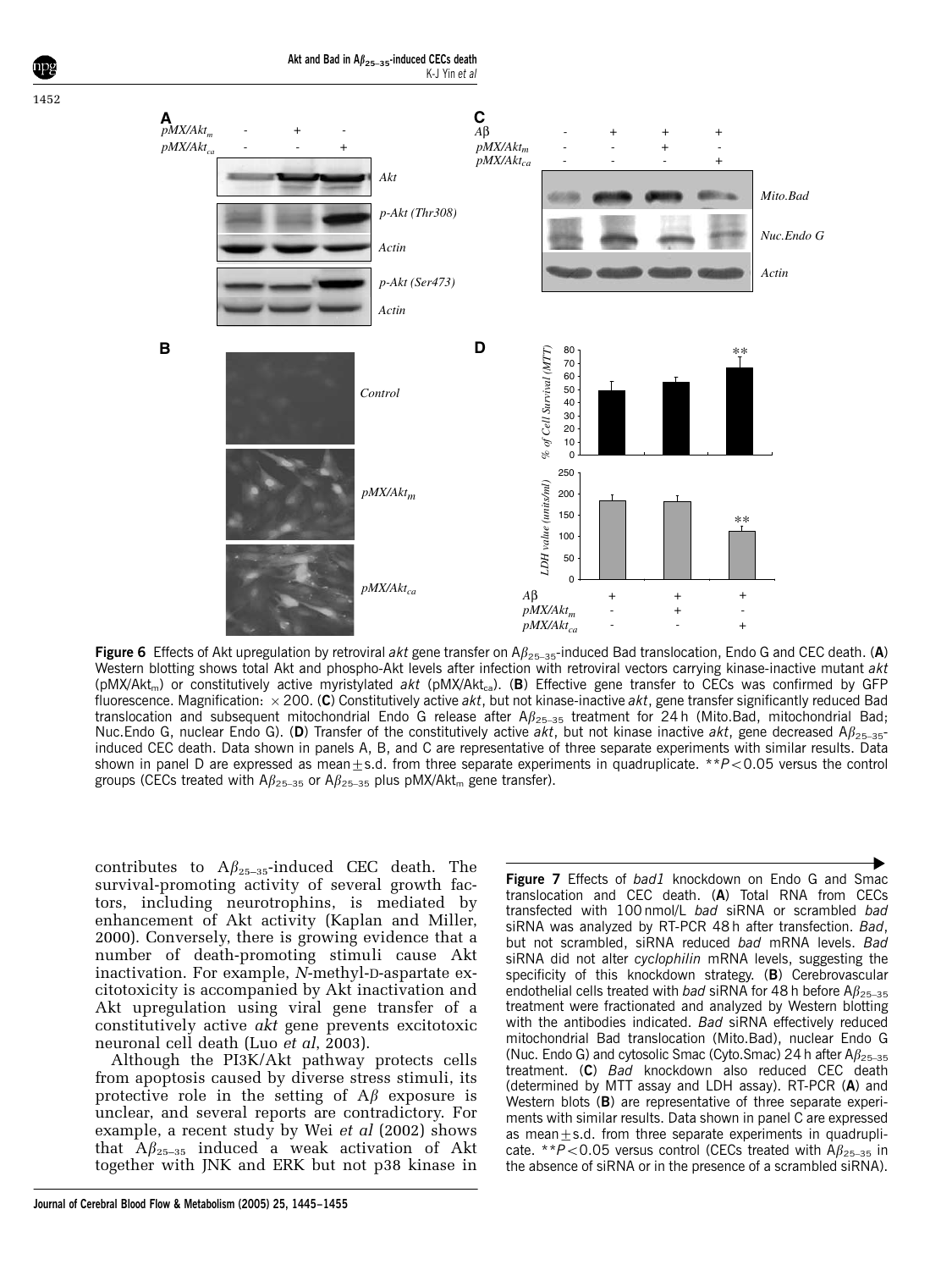SH-5Y cells. Martin et al (2001) have also shown that Akt activity was activated shortly after incubation with  $A\beta_{25-35}$  and  $A\beta_{1-40}$  with kinetics different from that of nerve growth factor in PC12 cells. However, consistent with the results of the current study, several other groups have observed downregulation of Akt after  $A\beta$  exposure. For example, Suhara *et al* (2003) recently showed that virally encoded  $A\beta_{1-42}$  was proapoptotic and inhibitory to Akt phosphorylation in human umbilical vein endothelial cells, which was characterized by mitochondrial dysfunction, DNA condensation, and activation of caspase-3. Kubo et al (2002) also found that  $A\beta_{1-40}$  suppressed the PI-3K-dependent Akt phosphorylation but not mitogen-activated



protein kinase phosphorylation in HeLa cells. These conflicting data might be due to differences in cell types and experimental conditions, and underscore the complexity of intrinsic apoptosis-regulatory genes in cell systems.

1453

Akt phosphorylates a number of proteins which are known to regulate apoptosis (Cross et al, 1995; Datta et al, 1997; del Peso et al, 1997; Hajduch et al, 1998; Brunet et al, 1999; Kaplan and Miller, 2000); prominent among these proteins is the BH3 only protein, Bad. In this study, subsequent to  $A\beta_{25-35}$ -induced Akt inactivation, we observed Bad translocation from cytoplasm to mitochondria. On translocation, we found that Bad physically interacted with Bcl- $x_L$ ; Bcl- $x_L$ , in the absence of Bad, interacts with Bax to neutralize its proapoptotic activity (Zamzami et al, 1998). That Bad activation was indeed causally related to  $A\beta_{25-35}$ -induced mitochondrial dysfunction including Endo G and Smac release was confirmed by the observations that specific bad knockdown with a siRNA strategy resulted in a reduction in  $A\beta_{25-35}$ -induced Endo G and Smac release and CEC death. Endonuclease G is an effector enzyme in the apoptotic cascade, cleaving chromatin on translocation from mitochondria to nucleus (Susin et al, 1999; Li et al, 2001). Smac, released to the cytoplasm, relieves IAP protein inhibition of caspases, resulting in the propagation of the apoptotic cascade (Du et al, 2000).

Together, these results establish an  $A\beta_{25-35}$ activated death signaling cascade in CECs involving Akt inactivation and resulting in a series of cellular events. The downstream pathway involves Bad activation and translocation from the cytoplasm to mitochondria, and binding to Bcl- $x_L$ , resulting in disruption of the mitochondrial membrane and release of cytochrome c, Smac, and Endo G. These events triggered by mitochondrial dysfunction are likely the underlying mechanism of  $A\beta_{25-35}$ -induced CEC apoptosis. Understanding the death signaling processes activated by  $A\beta$  will contribute to future development of strategies to prevent vascular degeneration in cerebral amyloid angiopathy.

# References

- Ahmed NN, Grimes HL, Bellacosa A, Chan TO, Tsichlis PN (1997) Transduction of interleukin-2 antiapoptotic and proliferative signals via Akt protein kinase. Proc Natl Acad Sci USA 94:3627–32
- Behl C, Davis JB, Lesley R, Schubert D (1994) Hydrogen peroxide mediates amyloid beta protein toxicity. Cell 77:817–27
- Blanc EM, Toborek M, Mark RJ, Hennig B, Mattson MP (1997) Amyloid beta-peptide induces cell monolayer albumin permeability, impairs glucose transport, and induces apoptosis in vascular endothelial cells. J Neurochem 68:1870–81
- Bozyczko-Coyne D, O'Kane TM, Wu ZL, Dobrzanski P, Murthy S, Vaught JL, Scott RW (2001) CEP-1347/KT-7515, an inhibitor of SAPK/JNK pathway activation,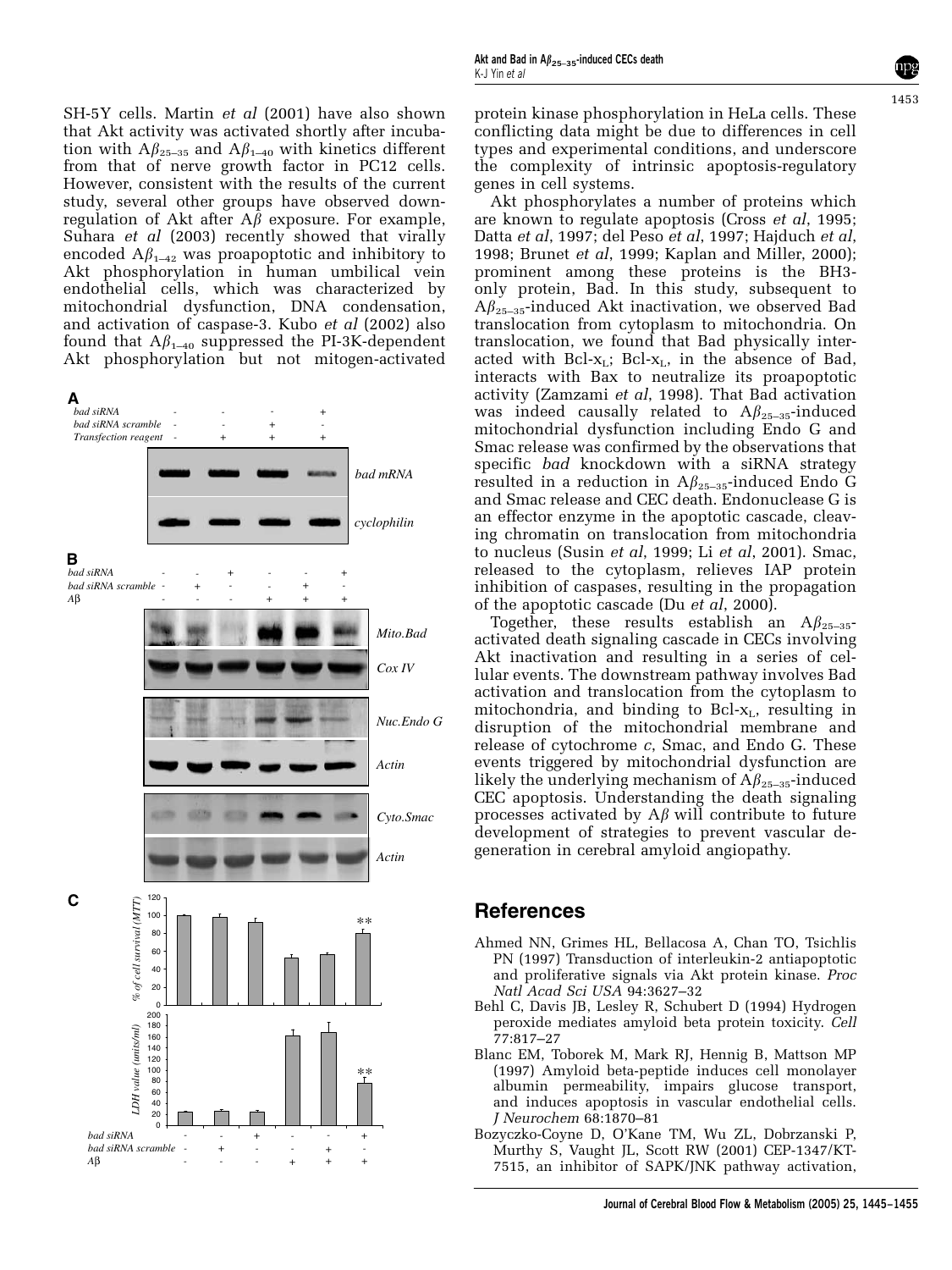promotes survival and blocks multiple events associated with Abeta-induced cortical neuron apoptosis. J Neurochem 77:849–63

- Brunet A, Bonni A, Zigmond MJ, Lin MZ, Juo P, Hu LS, Anderson MJ, Arden KC, Blenis J, Greenberg ME (1999) Akt promotes cell survival by phosphorylating and inhibiting a Forkhead transcription factor. Cell 96: 857–68
- Burgering BM, Coffer PJ (1995) Protein kinase B (c-Akt) in phosphatidylinositol-3-OH kinase signal transduction. Nature 376:599–602
- Cregan SP, Fortin A, MacLaurin JG, Callaghan SM, Cecconi F, Yu SW, Dawson TM, Dawson VL, Park DS, Kroemer G, Slack RS (2002) Apoptosis-inducing factor is involved in the regulation of caspase-independent neuronal cell death. *J Cell Biol* 158:507-17
- Cross DA, Alessi DR, Cohen P, Andjelkovich M, Hemmings BA (1995) Inhibition of glycogen synthase kinase-3 by insulin mediated by protein kinase B. Nature 378:785–9
- Datta SR, Dudek H, Tao X, Masters S, Fu H, Gotoh Y, Greenberg ME (1997) Akt phosphorylation of BAD couples survival signals to the cell-intrinsic death machinery. Cell 91:231–41
- del Peso L, Gonzalez-Garcia M, Page C, Herrera R, Nunez G (1997) Interleukin-3-induced phosphorylation of BAD through the protein kinase Akt. Science 278: 687–9
- Dimmeler S, Assmus B, Hermann C, Haendeler J, Zeiher AM (1998) Fluid shear stress stimulates phosphorylation of Akt in human endothelial cells: involvement in suppression of apoptosis. Circ Res 83:334–41
- Du C, Fang M, Li Y, Li L, Wang X  $(2000)$  Smac, a mitochondrial protein that promotes cytochrome cdependent caspase activation by eliminating IAP inhibition. Cell 102:33–42
- Dudek H, Datta SR, Franke TF, Birnbaum MJ, Yao R, Cooper GM, Segal RA, Kaplan DR, Greenberg ME (1997) Regulation of neuronal survival by the serine– threonine protein kinase Akt. Science 275:661–5
- Franke TF, Kaplan DR, Cantley LC, Toker A (1997) Direct regulation of the Akt proto-oncogene product by phosphatidylinositol-3,4-bisphosphate. Science 275:665–8
- Franke TF, Yang SI, Chan TO, Datta K, Kazlauskas A, Morrison DK, Kaplan DR, Tsichlis PN (1995) The protein kinase encoded by the Akt proto-oncogene is a target of the PDGF-activated phosphatidylinositol 3-kinase. Cell 81:727–36
- Fujio Y, Walsh K (1999) Akt mediates cytoprotection of endothelial cells by vascular endothelial growth factor in an anchorage-dependent manner. J Biol Chem 274: 16349–54
- Green DR, Reed JC (1998) Mitochondria and apoptosis. Science 281:1309–12
- Hajduch E, Alessi DR, Hemmings BA, Hundal HS (1998) Constitutive activation of protein kinase B alpha by membrane targeting promotes glucose and system A amino acid transport, protein synthesis, and inactivation of glycogen synthase kinase 3 in L6 muscle cells. Diabetes 47:1006–13
- Hase M, Araki S, Hayashi H (1997) Fragments of amyloid beta induce apoptosis in vascular endothelial cells. Endothelium 5:221–9
- Huang DC, Strasser A (2000) BH3-only proteins—essential initiators of apoptotic cell death. Cell 103:839–42
- Iadecola C, Zhang F, Niwa K, Eckman C, Turner SK, Fischer E, Younkin S, Borchelt DR, Hsiao KK, Carlson

GA (1999) SOD1 rescues cerebral endothelial dysfunction in mice overexpressing amyloid precursor protein. Nat Neurosci 2:157–61

- Imaizumi K, Morihara T, Mori Y, Katayama T, Tsuda M, Furuyama T, Wanaka A, Takeda M, Tohyama M (1999) The cell death-promoting gene DP5, which interacts with the BCL2 family, is induced during neuronal apoptosis following exposure to amyloid beta protein. J Biol Chem 274:7975–81
- Kaltschmidt B, Uherek M, Wellmann H, Volk B, Kaltschmidt C (1999) Inhibition of NF-kappaB potentiates amyloid beta-mediated neuronal apoptosis. Proc Natl Acad Sci USA 96:9409–14
- Kandasamy K, Srinivasula SM, Alnemri ES, Thompson CB, Korsmeyer SJ, Bryant JL, Srivastava RK (2003) Involvement of proapoptotic molecules Bax and Bak in tumor necrosis factor-related apoptosis-inducing ligand (TRAIL)-induced mitochondrial disruption and apoptosis: differential regulation of cytochrome c and Smac/ DIABLO release. Cancer Res 63:1712–21
- Kaplan DR, Miller FD (2000) Neurotrophin signal transduction in the nervous system. Curr Opin Neurobiol 10:381–91
- Kelekar A, Thompson CB (1998) Bcl-2-family proteins: the role of the BH3 domain in apoptosis. Trends Cell Biol 8:324–30
- Kim I, Kim HG, So JN, Kim JH, Kwak HJ, Koh GY (2000) Angiopoietin-1 regulates endothelial cell survival through the phosphatidylinositol 3'-kinase/Akt signal transduction pathway. Circ Res 86:24–9
- Kitamura T, Onishi M, Kinoshita S, Shibuya A, Miyajima A, Nolan GP (1995) Efficient screening of retroviral cDNA expression libraries. Proc Natl Acad Sci USA 92:9146–50
- Klippel A, Kavanaugh WM, Pot D, Williams LT (1997) A specific product of phosphatidylinositol 3-kinase directly activates the protein kinase Akt through its pleckstrin homology domain. Mol Cell Biol 17:338–44
- Korsmeyer SJ (1999) BCL-2 gene family and the regulation of programmed cell death. Cancer Res 59:1693s–700s
- Kubo T, Nishimura S, Oda T (2002) Amyloid beta-peptide alters the distribution of early endosomes and inhibits phosphorylation of Akt in the presence of 3-(4,5 dimethylthiazol-2-yl)-2,5-diphenyltetrazolium bromide (MTT). Brain Res Mol Brain Res 106:94–100
- Li H, Kolluri SK, Gu J, Dawson MI, Cao X, Hobbs PD, Lin B, Chen G, Lu J, Lin F, Xie Z, Fontana JA, Reed JC, Zhang X (2000) Cytochrome  $c$  release and apoptosis induced by mitochondrial targeting of nuclear orphan receptor TR3. Science 289:1159–64
- Li LY, Luo X, Wang X (2001) Endonuclease G is an apoptotic DNase when released from mitochondria. Nature 412:95–9
- Liu X, Kim CN, Yang J, Jemmerson R, Wang X (1996) Induction of apoptotic program in cell-free extracts: requirement for dATP and cytochrome c. Cell 86: 147–57
- Loo DT, Copani A, Pike CJ, Whittemore ER, Walencewicz AJ, Cotman CW (1993) Apoptosis is induced by betaamyloid in cultured central nervous system neurons. Proc Natl Acad Sci USA 90:7951–5
- Luo HR, Hattori H, Hossain MA, Hester L, Huang Y, Lee-Kwon W, Donowitz M, Nagata E, Snyder SH (2003) Akt as a mediator of cell death. Proc Natl Acad Sci USA 100:11712–7
- Madesh M, Antonsson B, Srinivasula SM, Alnemri ES, Hajnoczky G (2002) Rapid kinetics of tBid-induced